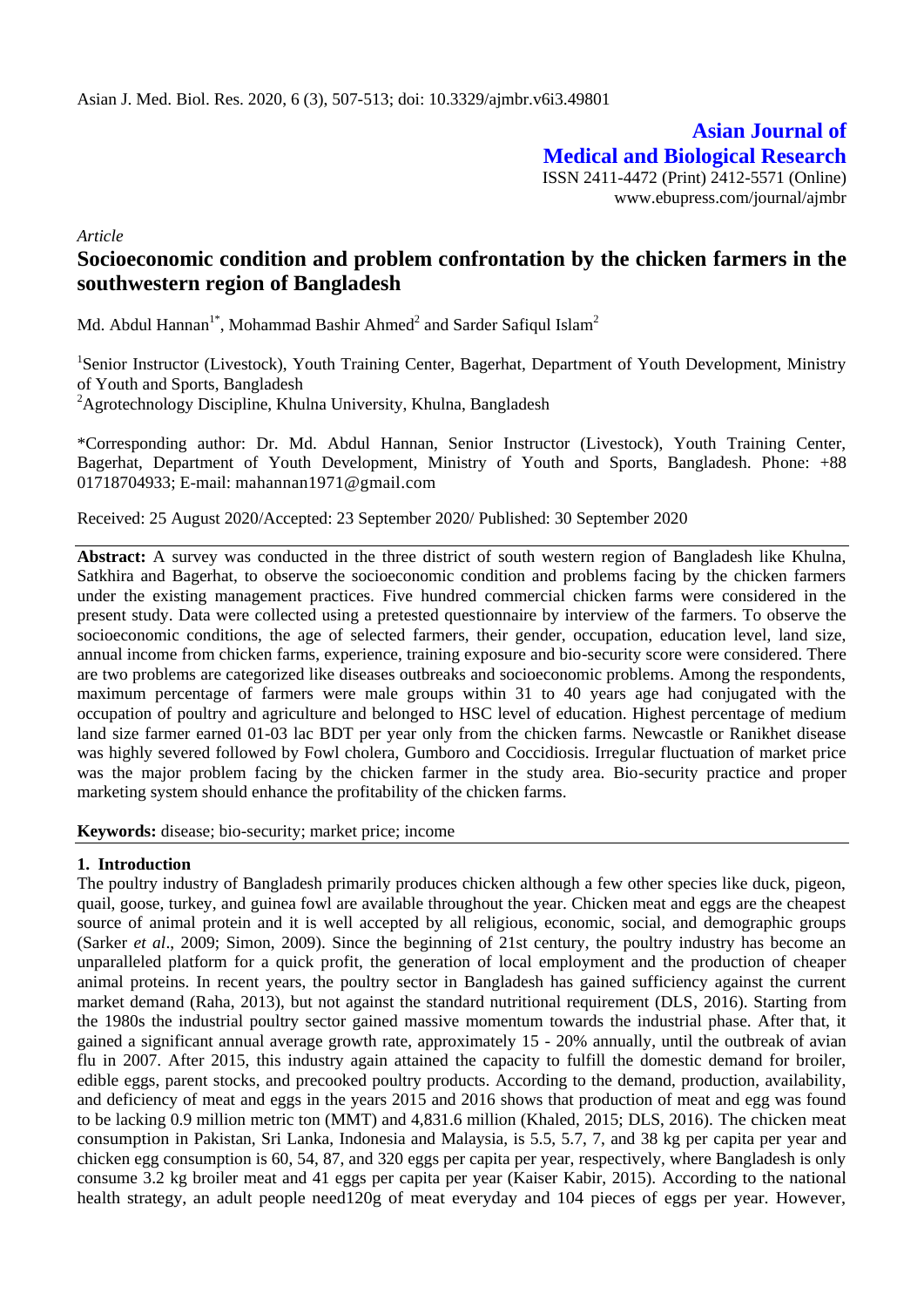presently the availability is only 67.17 and 63.65%, respectively (DLS, 2015). Although meat production has been increasing over time in the country but the per capita availability is far below the minimum requirement (Begum, 2008). Recently, the demand for poultry and livestock products has been increased significantly that leads most poultry-related development intervention is promoting intensification of traditional poultry systems (FAO, 2009). Under these circumstances to meet up the deficiency of meat and eggs, the government and private organizations are putting efforts together to produce commercial chicken farming to enhance the present meat and egg production status.

The most severe challenge facing the commercial poultry sector over the last few years has been the widespread and recurring onset of avian influenza (Al) and other infectious diseases like Newcastle, Gumboro, fowl cholera, Coccidiosis and so on. The subtype  $H_5N_1$  of highly Pathogenic Avian Influenza (HPAI) was first reported in Southeast Asia in late 2003. The outbreaks have had serious economic impact to the affected countries, with millions of birds either killed by the disease or mandatory culled in an effort to limit the spread of virus (Rushton *et al.,* 2005; Alders *et al.,* 2014). One of the factors responsible for outbreaks and the persistence of the virus in domestic poultry populations are cited to be the widespread practice of small holder backyard poultry farming and associated live bird markets (Alders *et al.,* 2014; Henning *et al.,* 2009). This is mainly because basic bio-security measures are rarely implemented in backyard poultry farming systems allowing HPAI to circulate within poultry populations resulting in a perpetual virus source to other poultry flocks (Paul *et al.,* 2011; FAO, 2016). Therefore, one of the most effective forms of protection against HPAI and other poultry diseases is bio-security, which is principally the implementation of measures to prevent the introduction of infectious agents into the farm/environment. Bio-exclusion or containment measures to prevent spread of infectious agents from existing in the event of outbreaks (FAO, 2016).

Sometimes, chicken farmer fail to manage their farms efficiently because of their limited resources, lack of knowledge, training, advisor and capital (Rahman et al., 2002). As a result, their net profit is not in a static condition. Sometimes, they earn profit and other times they incur loss. A sharp rises in the price of chick and feed, and failure to obtain remunerative price of their products. Besides, some farmers are illiterate and they do not have adequate knowledge about the nature of input for having maximum profit. They do not have any financial analysis of their production units for further expansion of chicken farming considering net return. Therefore, it is essential to consider all essential socioeconomic factors and overcome all problems facing by the chicken farmers for successful farming. Considering the view in mind, the present study was undertaken to study the socioeconomic condition and problem confrontation by the chicken farmers in the southwestern region of Bangladesh.

## **2. Materials and Methods**

Data were collected from Khulna, Bagerhat and Satkhira district during the period from January to Dcember, 2013. A total number of 500 chicken farms were selected randomly for data collection. The questionnaire was prepared keeping in view the objectives of the study. It was designed in a simple manner to get accurate information from the farmers. In order to obtain reliable information door to door survey was performed and data were collected through direct interviewing heads of the farm. Information given by the farmers was recorded and kept for analysis. Age of the respondents was categorized into 3 groups, i.e. up to 30 years (young age), 31 to 40 years (middle age), and >41 years (old age) with male and female gender. Education levels of the poultry farmers were categorized into 5 groups, <SSC, SSC, HSC, Bachelor and Masters. Occupation of the farmers was categorized into 4, only poultry, poultry plus agriculture, poultry plus service and poultry plus business. Respondents were categorized into 5 according to their land size, landless (<0.02 ha), marginal (0.02 to 0.20 ha), small (0.21 to 1.0 ha), medium (1.01 to 3.0 ha) and large  $(>3.0$  ha). On the basis of their annual income from poultry farmers were categorized into 3 groups, low income (<1 lac), medium (1 to 3 lac) and high income (>3 lac). Farming experience, training exposure and biosecurity score of the poultry farmers were also considered. Disease incidence like Gumboro, Coccidiosis, Newcastle, Fowl pox, Fowl Typhoid, Fowl cholera, CRD, Bird flu, Unknown and other socioeconomic problems like inadequate availability of quality feed, inadequate availability of quality chick, social security and political unrest, irregular fluctuation of market price, load shedding of electricity, monopoly business syndicate, natural disaster, inadequate availability of technical advisor and unscrupulous middleman were also considered in this study.

Collected data were compiled, coded, tabulated for processing and analysis in accordance with the objectives of the study. To draw a meaningful conclusion, tabular presentation of data was intensively used. The SAS 9.0 (2009) computer program was used to analyze the data. Descriptive statistics like number, percentage, mean, and standard error were used in describing the selected independent and dependent variables of the study.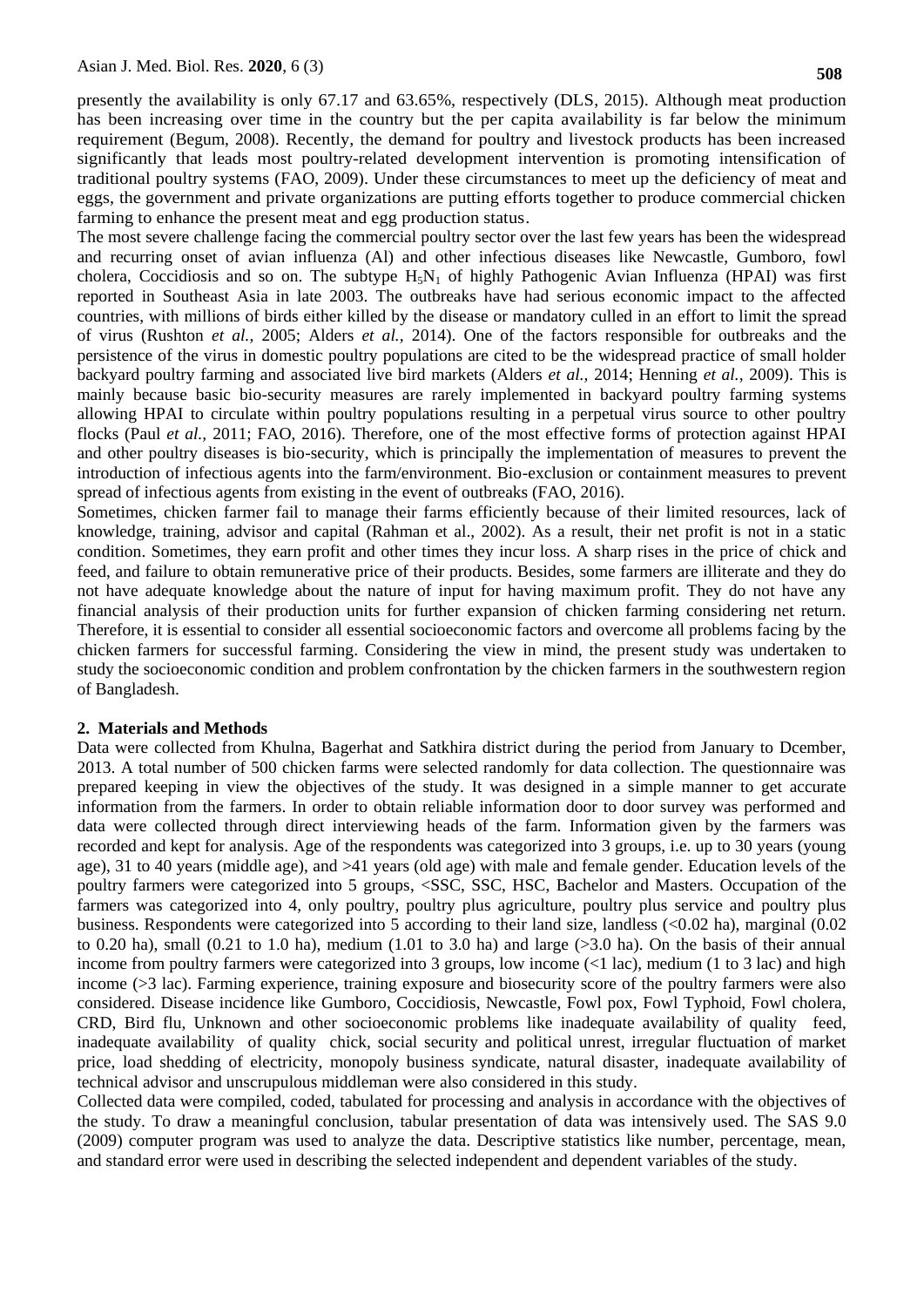#### **3. Results and Discussion**

#### **3.1. Socioeconomic condition of the poultry farmers**

Socio-economic conditions of poultry farmers are presented in Table 1. Age, gender, education status, occupation, land size and yearly income from poultry farms were considered as farmer's criteria and every criterion was divided into different categories. Among the respondents, highest number of farmers (45.6%) was found within the 31 to 40 years age group, followed by less than 30 years (34.0%) and above 41 years (20.4%). This trend was similar to the findings of Islam *et al*. (2013). In a study Eva (2013) reported that the majority of the farmers (43.3%) belonged to 41 to 50 years age group which is differ with the present study. In case of gender issue 86.8% male had involved in poultry farming at against of only 13.2% female. A wide variation of male and female was found in this study.

Maximum percentage of farmers belonged to HSC level of education (31.8%) followed by SSC (24.2%), bellow SSC (22%), Bachelor (13.4%) and Masters (8.6%). This result was inconsistent to the findings of Islam *et al.* (2013), they were found maximum percent of respondent belonged to >SSC level. However, Eva (2013) was reported similar result of our study. Considering the occupation of the respondents, maximum percentage of respondents had a conjugated occupation of poultry and agriculture 48.6% followed by exclusive poultry farming 20%, poultry and business 19.6 %, poultry and service 11.8% only. According to land size poultry farmers were categorized into landless  $\langle 0.02 \text{ ha} \rangle$ , marginal  $(0.02 \text{ to } 0.20 \text{ ha})$ , small  $(0.21 \text{ to } 1.0 \text{ ha})$  and large (>3.0 ha) farmers. In the present study, maximum percentage of poultry farmers belonged to medium land size category (35.6%) followed by small (30.2%), marginal (27.8%) and large (6.4%) categories. Annual income from poultry farm showed that maximum percentage of farmers belonged to medium income group (43.6%), followed by low (39%) and high income group (17.4%). Rahman *et al*. (1997) conducted a socio economic study of livestock farmers and found the similar findings regarding education, occupation and land size of the farmers.

| <b>Criteria and Category</b> | Khulna           |                  | <b>Satkhira</b>  |                  | <b>Bagerhat</b> |                  | <b>Respondent</b> |            |  |  |
|------------------------------|------------------|------------------|------------------|------------------|-----------------|------------------|-------------------|------------|--|--|
|                              | <b>Meat</b>      | Egg              | <b>Meat</b>      | Egg              | <b>Meat</b>     | Egg              | <b>Number</b>     | Percentage |  |  |
|                              | farms            | farms            | farms            | farms            | farms           | farms            |                   |            |  |  |
| Age group:                   |                  |                  |                  |                  |                 |                  |                   |            |  |  |
| $<$ 30 yrs                   | 40               | 26               | 30               | 17               | 35              | 22               | 170               | 34.0       |  |  |
| 31-40 yr                     | 55               | 38               | 42               | 29               | 36              | 28               | 228               | 45.6       |  |  |
| $>41$ yrs                    | 25               | 16               | 18               | 14               | 19              | 10               | 102               | 20.4       |  |  |
| <b>Total</b>                 | 120              | 80               | 90               | 60               | 90              | 60               | 500               | 100.0      |  |  |
| Gender:                      |                  |                  |                  |                  |                 |                  |                   |            |  |  |
| Male                         | 115              | 70               | 78               | 45               | 77              | 49               | 434               | 86.8       |  |  |
| Female                       | 05               | 10               | 12               | 15               | 13              | 11               | 66                | 13.2       |  |  |
| <b>Total</b>                 | 120              | 80               | 90               | 60               | 90              | 60               | 500               | 100.0      |  |  |
| Education:                   |                  |                  |                  |                  |                 |                  |                   |            |  |  |
| $<$ SSC                      | 19               | 18               | 24               | 16               | 21              | 12               | 110               | 22         |  |  |
| <b>SSC</b>                   | 37               | 22               | 17               | 12               | 22              | 11               | 121               | 24.2       |  |  |
| <b>HSC</b>                   | 46               | 27               | 21               | 20               | 30              | 15               | 159               | 31.8       |  |  |
| <b>Bachelor</b>              | 11               | 08               | 16               | 08               | 10              | 14               | 67                | 13.4       |  |  |
| <b>Masters</b>               | 07               | 05               | 12               | 04               | 07              | 08               | 43                | 8.6        |  |  |
| Total                        | 120              | 80               | 90               | 60               | 90              | 60               | 500               | 100.0      |  |  |
| Occupation:                  |                  |                  |                  |                  |                 |                  |                   |            |  |  |
| Only poultry                 | 23               | 17               | 19               | 10               | 16              | 15               | 100               | 20         |  |  |
| Poultry $+$ Agril.           | 54               | 30               | 47               | 33               | 51              | $28\,$           | 243               | 48.6       |  |  |
| Poultry+ Service             | 18               | 11               | 09               | 04               | 12              | 05               | 59                | 11.8       |  |  |
| Poultry+ Business            | 25               | 22               | 15               | 13               | 11              | 12               | 98                | 19.6       |  |  |
| <b>Total</b>                 | 120              | 80               | 90               | 60               | 90              | 60               | 500               | 100.0      |  |  |
| Land size:                   |                  |                  |                  |                  |                 |                  |                   |            |  |  |
| Landless $(<0.02$ ha)        | $\boldsymbol{0}$ | $\boldsymbol{0}$ | $\boldsymbol{0}$ | $\boldsymbol{0}$ | $\overline{0}$  | $\boldsymbol{0}$ | $00\,$            | $00\,$     |  |  |
| Marginal(0.02-0.2ha)         | 38               | 23               | 24               | 13               | 25              | 16               | 139               | 27.8       |  |  |
| $Small(0.2-1.0ha)$           | 30               | 22               | 27               | 19               | 32              | 21               | 151               | 30.2       |  |  |
| Medium(1.01-3.0ha)           | 41               | 28               | 31               | 26               | 29              | 23               | 178               | 35.6       |  |  |
| Large( > 3ha)                | 11               | 07               | 08               | 02               | 04              | $00\,$           | 32                | 6.4        |  |  |
| <b>Total</b>                 | 120              | 80               | 90               | 60               | 90              | 60               | 500               | 100.0      |  |  |

#### **Table 1. Socio-economic condition of the poultry farmers in the study area.**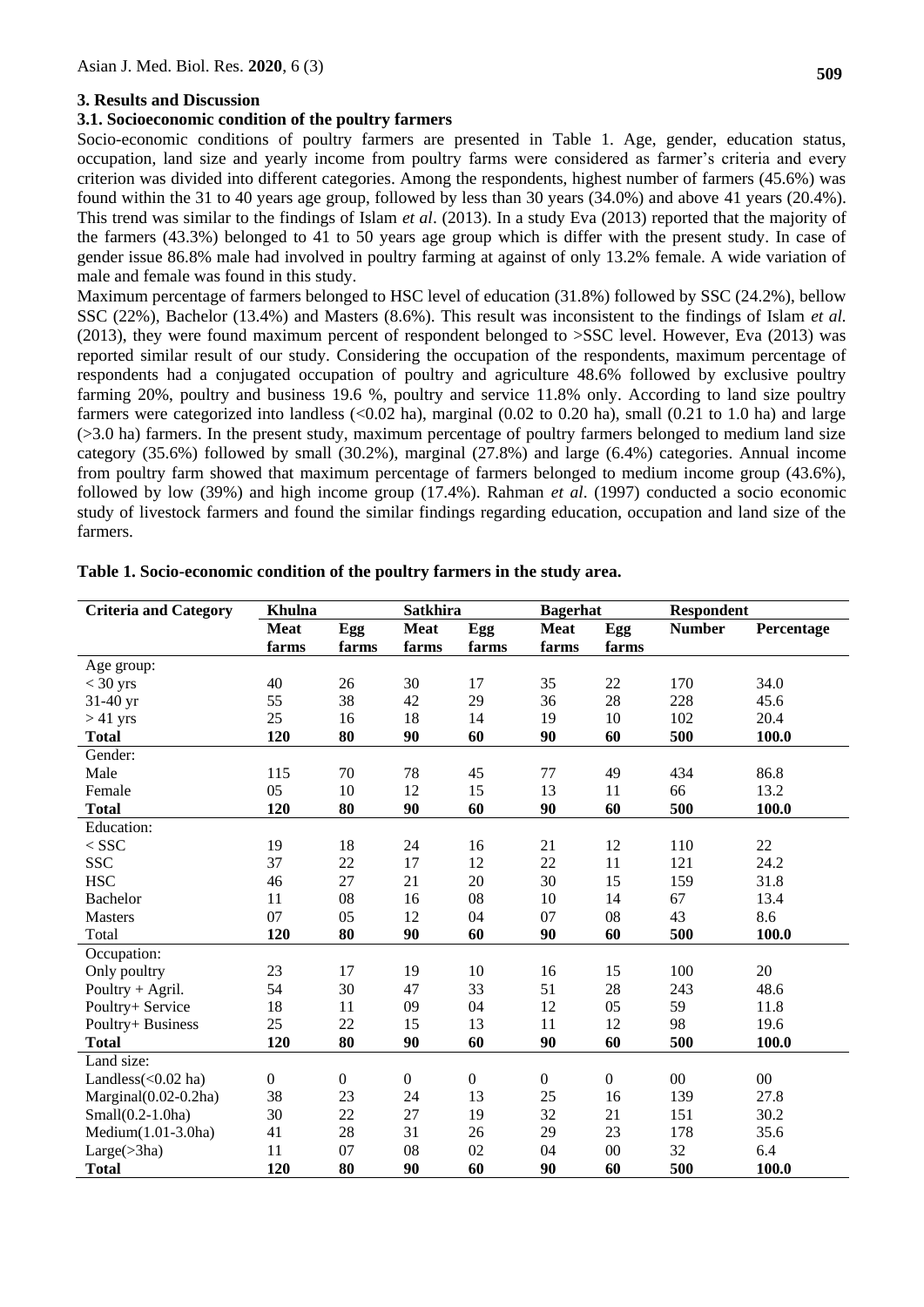#### Asian J. Med. Biol. Res. **2020**, 6 (3)

| from<br>Income<br>farms: | poultry |    |    |    |    |    |     |       |  |
|--------------------------|---------|----|----|----|----|----|-----|-------|--|
| Low, < 11ac              | 48      | 30 | 41 | 20 | 38 | 18 | 195 | 39    |  |
| Medium, 1 to 3 lac       | 53      | 35 | 45 | 31 | 29 | 25 | 218 | 43.6  |  |
| $High, > 3$ lac          | 19      | 15 | 04 | 09 | 23 | 17 | 87  | 17.4  |  |
| <b>Total</b>             | 120     | 80 | 90 | 60 | 90 | 60 | 500 | 100.0 |  |

#### **3.2. Common diseases faced by the poultry farmers**

The common diseases confronted by the poultry farmers under the study area are shown in Table 2. The result from this study showed that Newcastle disease (ND) was the highly severe (64.2%) diseases observed by the poultry farmers. Adene and Oguntade (2006) reported ND to be endemic and the most devastating disease of rural poultry in Nigeria. This disease was transmitted via contact with the infected chickens and materials. So that contagious diseases can easily spread and become difficult to control under poor management. Bio-security should prevent the spread of contagious disease. This study also revealed that Fowl Cholera (FC) was the second highly severe (55.6%) disease followed by Gumboro (54%), Coccidiosis (46.6%), CRD (45%) Fowl pox (31.8%), Fowl typhoid (25.4%) and Bird flu (8.4%) These findings differ from the report by Adene and Oguntade (2006) of Gumboro disease to be the second most devastating disease of commercial poultry probably due to differences either in time, place or in methodology. This study was conducted in the costal saline area (Satkhira, Khulna and Bagerhat) of Bangladesh, due to deficiency of fresh water fowl cholera was the second highly severe disease observed by the poultry farmer. Generally, the findings showed these diseases commonly observed by poultry farmers to be associated with poor management, geographical position and lack of biosecurity application. Rahman *et al*. (1999) stated that village people adopted some indigenous knowledge to prevent some diseases instead of vaccine and medicine.

| <b>Disease</b> |     | <b>Highly severe</b> |           | <b>Moderately severe</b> | <b>Negligible</b> |         |           | Not at all |
|----------------|-----|----------------------|-----------|--------------------------|-------------------|---------|-----------|------------|
|                | N.R | <b>Percent</b>       | <b>NR</b> | Percent                  | <b>NR</b>         | percent | <b>NR</b> | percent    |
| Gumboro        | 270 | 54%                  | 87        | 17.4%                    | 108               | 21.6%   | 35        | 7%         |
| Coccidiosis    | 233 | 46.6%                | 122       | 24.4%                    | 120               | 24%     | 25        | 5%         |
| Newcastle      | 321 | 64.2%                | 94        | 18.8%                    | 58                | 10.8%   | 27        | 5.4%       |
| Fowl pox       | 159 | 31.8%                | 155       | 31%                      | 67                | 13.45%  | 119       | 23.8%      |
| Fowl Typhoid   | 127 | 25.4%                | 152       | 30.4%                    | 81                | 16.2%   | 140       | 28%        |
| Fowl cholera   | 278 | 55.6%                | 150       | 30%                      | 46                | 9.2%    | 28        | 5.6%       |
| <b>CRD</b>     | 225 | 45%                  | 160       | 32%                      | 64                | 12.8%   | 51        | 10.2%      |
| Bird flu       | 42  | 8.4%                 | 100       | 20%                      | 159               | 31.8%   | 209       | 41.8%      |
| Unknown        | 59  | 11.8%                | 58        | 11.6%                    | 116               | 23.2%   | 267       | 53.4%      |

**Table 2. Common diseases confronted by the poultry farmers (500 heads) under the study area.**

# **3.3. Problems confronted by the respondent in poultry farmers**

More or less the respondent faced nine problems in poultry farming in the study area.

# **3.3.1. Overall problem confrontation**

The obtained problem confrontation scores of the respondents ranged from 03-27 against the possible range 0- 27 with the mean and standard deviation of 17.26 and 5.03 respectively. Based on possible problem confrontation scores, the respondents have been classified into three categories as shown in Table 3. Data in Table 3 revealed that 52.4% of the farmers had medium while 42.2% of the farmers had high problem confrontation. Only 5.4% of the farmers had low problem confrontation. There was a less variation between medium and high but a wide variation from low problem confrontation.

|  |  |  |  | Table 3. Overall problem confrontation by the respondents. |
|--|--|--|--|------------------------------------------------------------|
|--|--|--|--|------------------------------------------------------------|

| <b>Categories</b> | <b>Scores</b> | Respondents $(N=500)$ |            | <b>Mean</b> | <b>Standard</b>  | Min. | Max. |
|-------------------|---------------|-----------------------|------------|-------------|------------------|------|------|
|                   |               | <b>Number</b>         | Percentage |             | <b>Deviation</b> |      |      |
| Low               | -9            | 27                    | 5.4        |             |                  |      |      |
| Medium            | $10 - 18$     | 262                   | 52.4       |             |                  |      |      |
| High              | 19-27         | 211                   | 42.2       | 17.26       | 5.03             | 03   | 27   |
| Total             |               | 500                   | 100        |             |                  |      |      |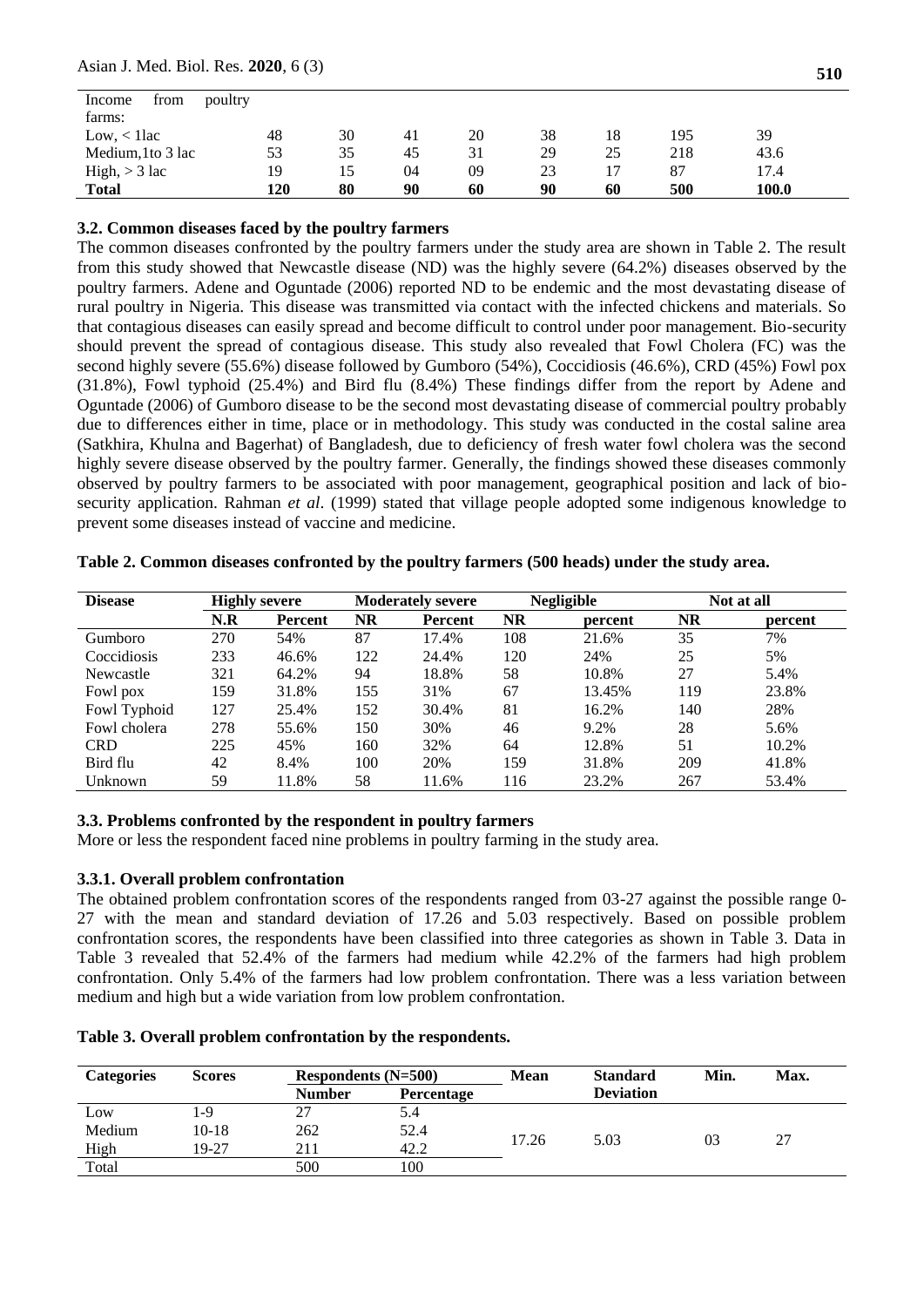# **3.3.2. Severity of the problem related to poultry production in the study area**

The farmers of the study area were asked to indicate the problems as confronted by them along with their severity. The farmers of the study area confronted 09 problems to different extent. Data presented in Table 4 indicate that irregular fluctuation of market price was the highly severe problem while inadequate availability of technical advisor was the least severe problem confronted by the poultry farmers. The second major problem was unscrupulous middleman followed by social security and political unrest, monopoly business syndicate, inadequate availability of quality feed, inadequate availability of quality chick, load shedding of electricity and natural disaster.

# **3.3.3. Irregular fluctuation of market price**

Firstly irregular fluctuation was the major problem in the study area. Pricing of meat and egg varies with the supply and demand for poultry and poultry products. Since there were no organized marketing channels and no storage facilities in the study area, the sellers and buyers cannot bargain in fixing price. Due to perishability of eggs, increasing mortality of broiler and availability of production, seller did not go to bargain with buyer. Eggs were sold on the basis of types, species and color (exotic and indigenous chicken, duck etc.). The price of brown shell egg is about 10% higher than that of white egg and indigenous egg price is about 6% higher than farm egg price. The price of eggs is also varies in different seasons. Eggs are sold at higher price in winter than in summer. The opposite trend is true in case of broiler marketing. Rahman *et al*. (1998) stated that market price fluctuation of concentrate feed is very common in rural areas that have a great influence on meat and egg production.

# **3.3.4. Unscrupulous middleman**

Unscrupulous middleman was the second major problem faced by the poultry stakeholder. In the study area, poultry marketing channels were traditional marketing systems where the numbers of intermediaries. Consequently, farmers were sometimes forced to sell at lower prices because of inadequate market information, transport facilities, etc. Most of the times eggs and chickens were being marketed through middlemen, as a result the farmers did not get actual price. The unscrupulous middleman was taking the advantages.

# **3.3.5. Social security, political unrest and monopoly business syndicate**

Social security, political unrest and monopoly business syndicate was the third major problem in the study area. At the period of study the political condition of Bangladesh was very much unrest. Hartal, blocked was regular practiced by the opposition. That was directly affected to the poultry industry as well as other economic sector. In Bangladesh only four to six biggest companies were controlled the whole poultry sector. This syndicate fixed the chick and feed price that was 70 to 80% cost of a poultry farms. So, the commercial poultry farmers were mainly depended on the business syndicate.

| <b>Types of problems</b>                     |     |           | Severity of the problems $(N=500)$ | <b>PCI</b> | Rank         |         |                   |
|----------------------------------------------|-----|-----------|------------------------------------|------------|--------------|---------|-------------------|
|                                              | HS  | <b>MS</b> | LS                                 | <b>NAA</b> | <b>Score</b> | Percent | order             |
| Inadequate availability of quality feed      | 210 | 175       | 90                                 | 25         | 1070         | 71.33   | 4th               |
| Inadequate availability of quality chick     | 225 | 150       | 80                                 | 45         | 1055         | 70.33   | 5th               |
| Social security and political unrest         | 255 | 125       | 85                                 | 35         | 1100         | 73      | $3^{\text{nd}}$ = |
| Irregular fluctuation of market price        | 300 | 150       | 40                                 | 10         | 1240         | 82.66   | 1st               |
| Load shedding of electricity                 | 140 | 210       | 90                                 | 60         | 930          | 62      | 6th               |
| Monopoly business syndicate                  | 285 | 100       | 40                                 | 75         | 1095         | 73      | $3^{nd}$          |
| Natural disaster                             | 60  | 165       | 85                                 | 190        | 595          | 39.66   | 7th               |
| Inadequate availability of technical advisor | 40  | 75        | 130                                | 255        | 400          | 26.66   | 8th               |
| Unscrupulous middleman                       | 280 | 135       | 35                                 | 50         | 1145         | 76.33   | 2nd               |

## **Table 4. Rank order of problems based on problem confrontation index.**

HS= Highly severe, MS=Moderately severe, LS= Less severe, NAA=Not at all, PCI= Problem confronted index

## **3.4. Relationship between the selected characteristics of the respondent and their problem confrontation in poultry farming**

The purpose of this section is to examine and describe the relationship between the selected characteristics of the respondents and their problem confrontation. To explore the relationship between the selected characteristics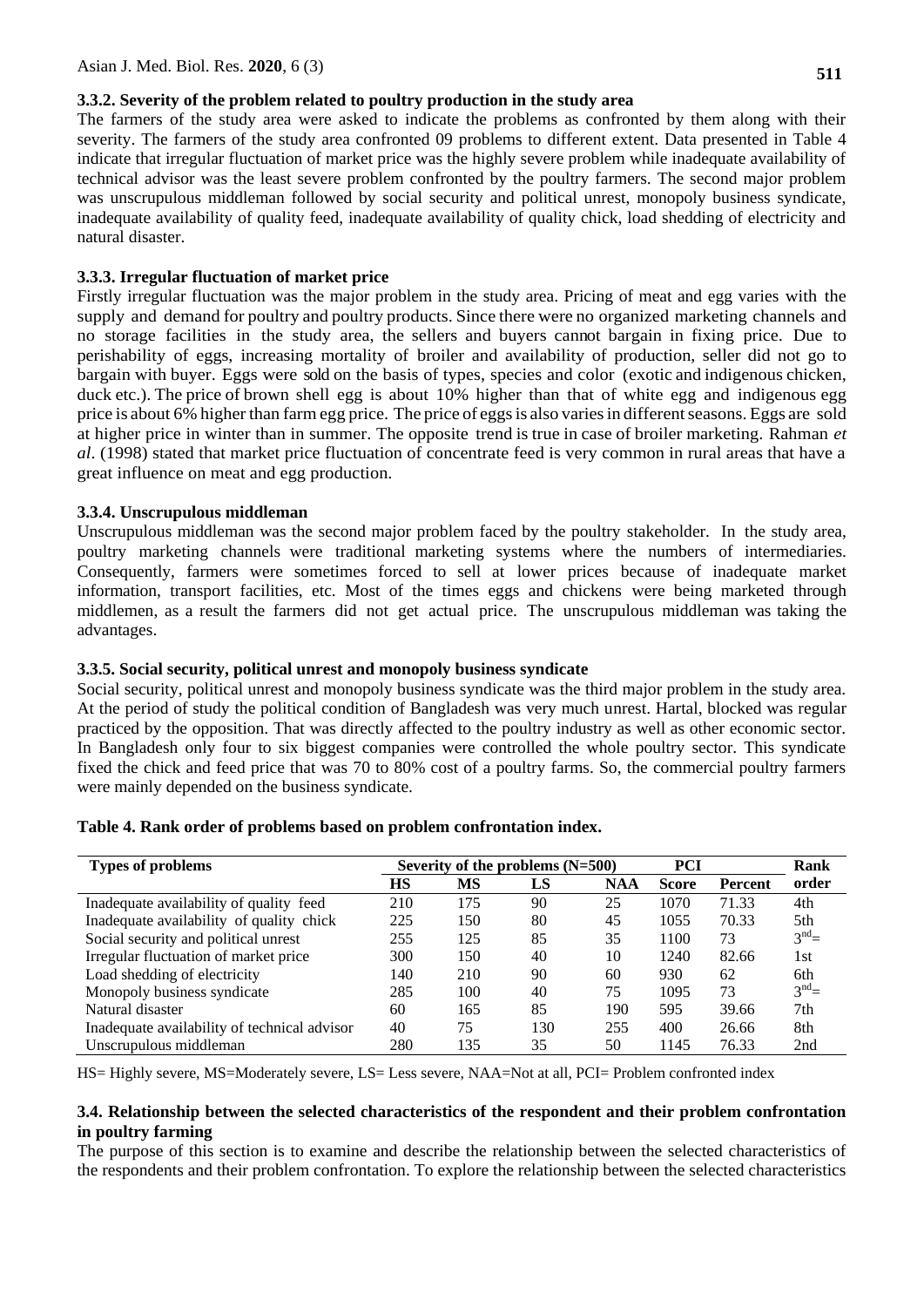of farmers and their problem confrontation" Pearson's Product-Moment Correlation Co-efficient "r" was used which has been shown in Table 5.

| <b>Characteristics</b> (Independent | Dependent variable                        | <b>Correlation coefficient</b> |
|-------------------------------------|-------------------------------------------|--------------------------------|
| variable                            |                                           |                                |
| 1.Age                               |                                           | $-0.154^{NS}$                  |
| 2. Gender                           |                                           | $0.123^{NS}$                   |
| 3. Level of Education               |                                           | $-0.114^{NS}$                  |
| 4. Farm experience                  |                                           | $-0.276$ **                    |
| 5. Training exposure                | Confrontation<br>Problem<br>poultry<br>οf | $-0.284$ **                    |
| 6. Bio security score               | production                                | $-0.289$ **                    |
| 7. Family size                      |                                           | $-0.090^{NS}$                  |
| 8. Annual income                    |                                           | $0.265$ <sup>*</sup>           |
| 9. Cosmo politeness                 |                                           | $-0.045^{NS}$                  |
| 10. Farm size                       |                                           | $-0.085^{NS}$                  |

|                |  |  | Table 5. Relationship between the selected characteristics of the respondent and their problem |  |  |  |
|----------------|--|--|------------------------------------------------------------------------------------------------|--|--|--|
| confrontation. |  |  |                                                                                                |  |  |  |

NS=Non significant, \*\*=Correlation is significant at the 0.01 level,\*=Correlation is significant at the 0.05 level

Among the 10 selected characteristics of the respondents, farm experience, training exposure and bio-security score showed a negative significant relationship with the problem confrontation. It means that the higher is the farm experience, training exposure and bio-security score; the lower is the problem confrontation of the poultry farming. On the other hand, the annual income showed appositive significant relationship with the problem confrontation. It means that higher is the annual income, the higher is the ability of the farmers to identify the problems in poultry farming. Age, level of education, family size, cosmopolitans' and farm size of the respondents showed a negative but non-significant relationship with the problem confrontation. Only the gender showed a positive but non-significant relationship with the problem confrontation.

## **4. Conclusions**

Maximum percentage of farmers were male groups within middle age had conjugated with the occupation of poultry with agriculture and belonged to HSC level of education. It should encourage female entrepreneur for chicken farming because wide variation between male and female participation. Medium land size farmer earned highest money only from the chicken farms. Newcastle or Ranikhet disease was highly severe and irregular fluctuation of market price was the major problem facing by the chicken farmer. Through bio-security practice and proper marketing system should enhance the profitability and sustainability of the chicken farms.

## **References**

- Adene DF and AE Oguntade, 2006. The structure and importance of the commercial and rural based poultry industry in Nigeria. FAO (Rome) study, October, 2006. Pp. 1-70.
- Alders R, JA Awuni, B Bagnol, P Farrell and N de Haan, 2014. Impact of avian influenza on village poultry production globally. Ecohealth, 11: 63–72.
- Begum IA, 2008 .Prospects and potentialities of vertically integrated contract farming in Bangladesh. Ph.D. Thesis, Department of Agricultural Development Economics, Hokkaido University, Japan. Benekon, Holland, 11 pp.
- DLS, 2015. Annual report on livestock 2015. Division of Livestock Statistics, Ministry of Fisheries and Livestock, Farmgate, Dhaka, Bangladesh
- DLS, Department of livestock services. 2016. Yearly updated report for 2015 2016.Government of the People's Republic of Bangladesh, Farmgate, Dhaka, Bangladesh. Accessed in [http://www.dls.gov.bd.](http://www.dls.gov.bd/)
- Eva F, 2013. Use pattern of antibiotics in poultry rations of some selected farms of Khulna region. Undergraduate thesis, Agro-technology Discipline, Khulna University, Khulna.
- FAO, 2009. The State of Food and Agriculture 2009: Livestock in the Balance. Food and Agriculture Organization of the United Nations, Rome, Italy, ISBN-13: 9789251062159, Pages: 166.
- Food and Agriculture Organization (FAO), 2016. Bio-security for highly pathogenic avian influenza: Issues and options. FAO Animal Production and Health Paper No. 165. 2008. [http://www.fao.org/3/a-i0359e.pdf.](http://www.fao.org/3/a-i0359e.pdf.%20Accessed%206%20Nov%202016)  [Accessed 6 Nov 2016](http://www.fao.org/3/a-i0359e.pdf.%20Accessed%206%20Nov%202016)